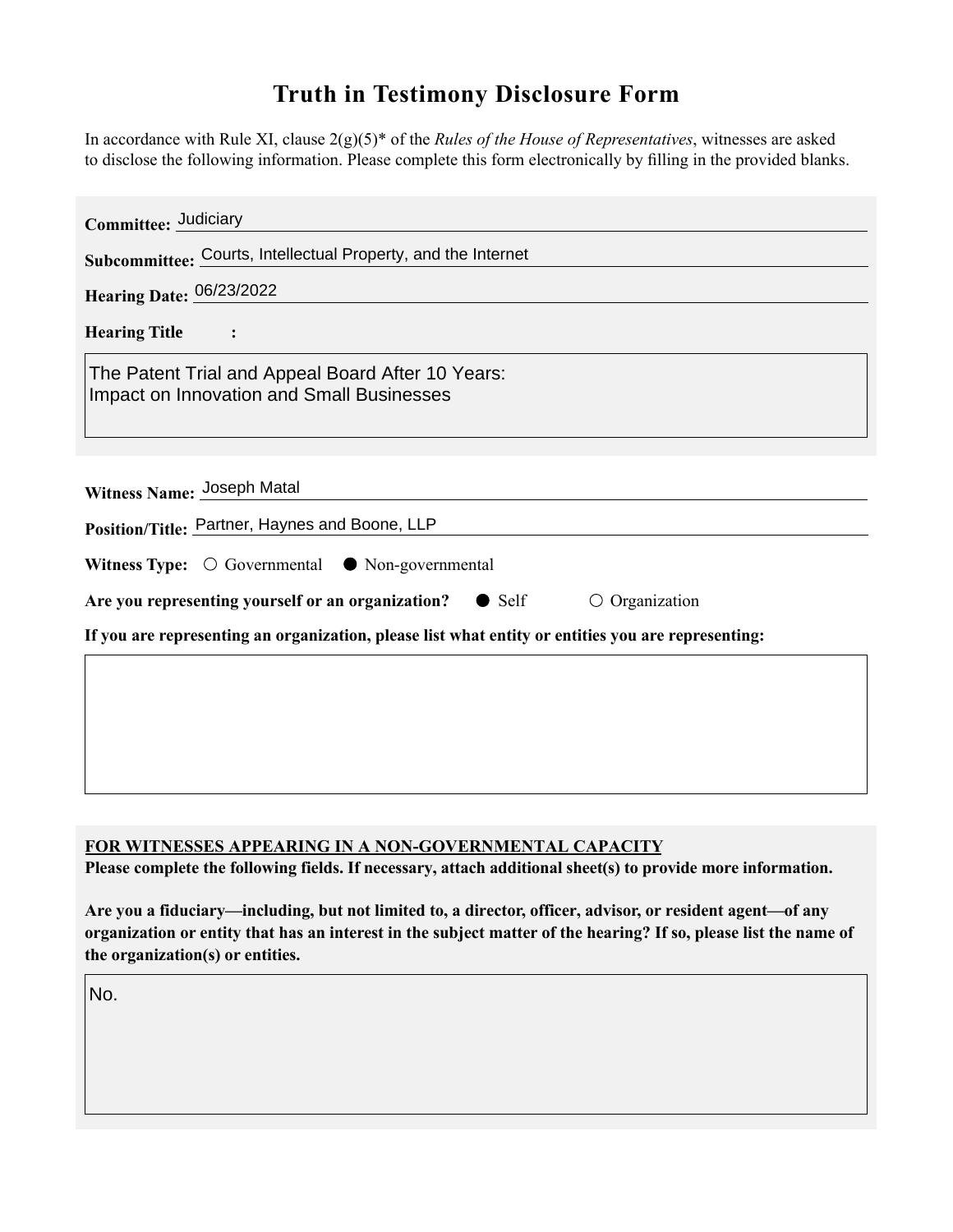**Please list any federal grants or contracts (including subgrants or subcontracts) related to the hearing's subject matter that you, the organization(s) you represent, or entities for which you serve as a fiduciary have received in the past thirty-six months from the date of the hearing. Include the source and amount of each grant or contract.** 

N/A

**Please list any contracts, grants, or payments originating with a foreign government and related to the hearing's subject that you, the organization(s) you represent, or entities for which you serve as a fiduciary have received in the past thirty-six months from the date of the hearing. Include the amount and country of origin of each contract or payment.** 

N/A

## **Please complete the following fields. If necessary, attach additional sheet(s) to provide more information.**

 $\Box$  I have attached a written statement of proposed testimony.

 $\subseteq$  I have attached my curriculum vitae or biography.

**\***Rule XI, clause 2(g)(5), of the U.S. House of Representatives provides:

(5)(A) Each committee shall, to the greatest extent practicable, require witnesses who appear before it to submit in advance written statements of proposed testimony and to limit their initial presentations to the committee to brief summaries thereof.

(B) In the case of a witness appearing in a non-governmental capacity, a written statement of proposed testimony shall include— (i) a curriculum vitae; (ii) a disclosure of any Federal grants or contracts, or contracts, grants, or payments originating with a foreign government, received during the past 36 months by the witness or by an entity represented by the witness and related to the subject matter of the hearing; and (iii) a disclosure of whether the witness is a fiduciary (including, but not limited to, a director, officer, advisor, or resident agent) of any organization or entity that has an interest in the subject matter of the hearing.

(C) The disclosure referred to in subdivision (B)(iii) shall include— (i) the amount and source of each Federal grant (or subgrant thereof) or contract (or subcontract thereof) related to the subject matter of the hearing; and (ii) the amount and country of origin of any payment or contract related to the subject matter of the hearing originating with a foreign government.

(D) Such statements, with appropriate redactions to protect the privacy or security of the witness, shall be made publicly available in electronic form 24 hours before the witness appears to the extent practicable, but not later than one day after the witness appears.

Judiciary